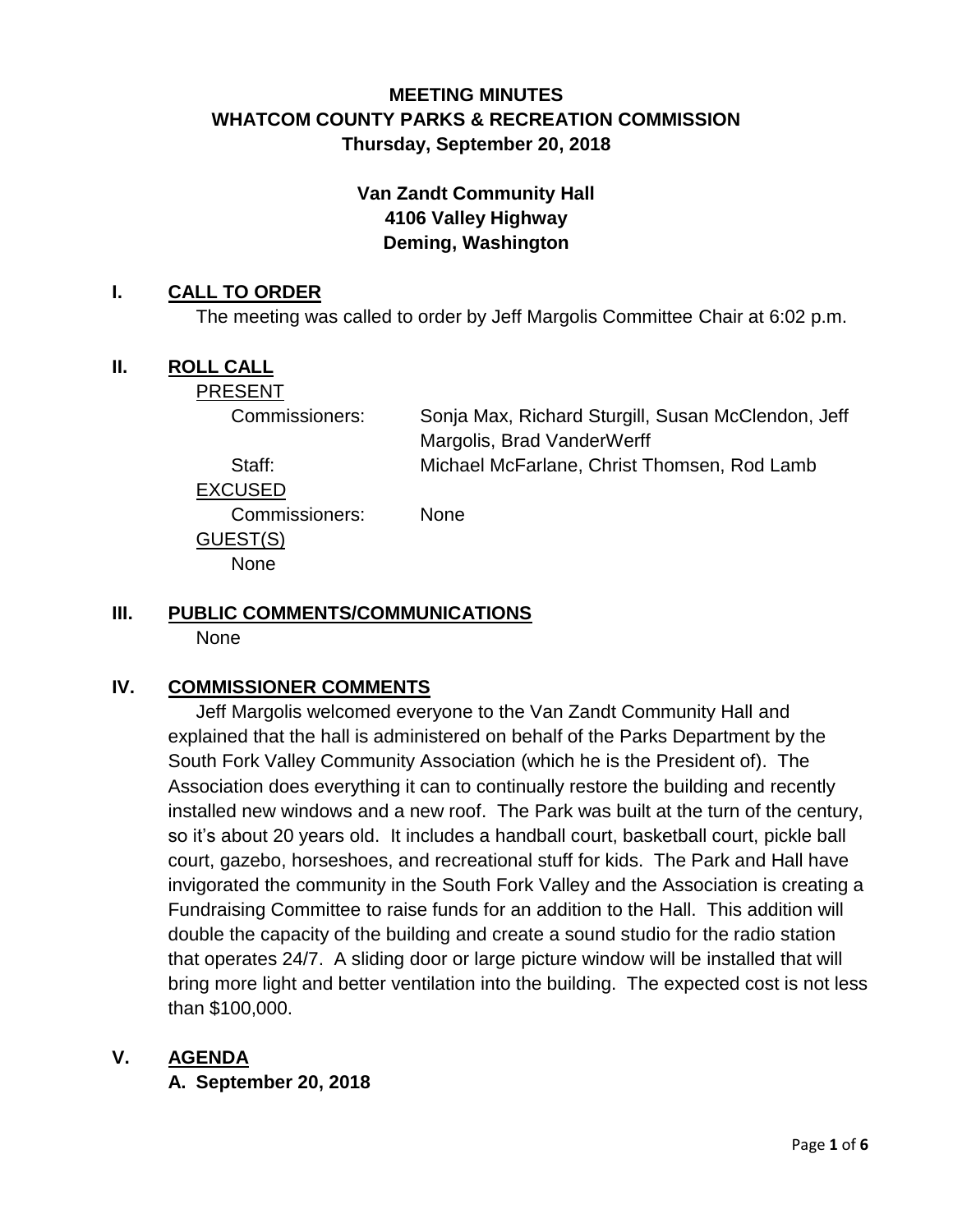**MOTION:** Richard Sturgill moved to approve the September 20, 2018 agenda as presented. Sonja Max seconded. The motion carried with a unanimous vote.

#### **VI. MINUTES**

#### **A. July 19, 2018**

**MOTION:** Sonja Max moved to approve the July 19, 2018 Minutes as written. Brad VanderWerff seconded. The motion carried with a unanimous vote.

#### **VII. STAFF REPORTS**

#### **A. Director's Report – Michael McFarlane**

- **i. Budget –** The 2019-20 Budget was submitted August 1<sup>st</sup> and WC Parks has met with the Executive's Budget Team. A new Six-Year Capital Improvement Program was approved by the Whatcom County Planning Commission. The Executive's Budget will be released October 18<sup>th</sup> and goes to Council for approval on November 20<sup>th</sup>. WC Parks' priorities in the 2019-20 Budget include additional staffing, new vehicles, and various capital projects.
- **ii. Executive's Tour of Projects 8/3/18 –** Mike and Christ took the County Executive on a tour of Silver Lake Park, Maple Creek Bridge, and Lookout Mountain projects.
- **iii. Blaine Senior Center 50-years 8/11/8 –** The Blaine Senior Center celebrated 50 years on August 11, 2018 with a small ceremony and a barbecue dinner in the parking lot.
- **iv. Council Approved \$54,000 to fund the playground at Lighthouse Marine Park. –** Funds approved prior were used in the renovation of the deck. These new funds will complete some shelter improvements and the new playground which will be ready for the 2019 season.
- **v. Hovander Homestead Bluegrass Festival was held September 1st &**  2<sup>nd</sup> – Results from the Parks & Recreation Foundation will be available in the next several weeks. Attendance this year appears to be similar to last year.
- **vi. RCO Grants –Maple Falls Park, Birch Bay Beach Park, Lake Whatcom Trailhead/trails and Lookout Mountain –** The preliminary rankings for 2019 grants were released last week by the Recreation and Conservation Office. Unfortunately, none of Whatcom County Parks and Recreation projects scored in the upper percent. As a result, it is unlikely WC Parks will receive grant funding for these projects next year. There are funds programmed in the 2019-2020 budget request for some of these projects.
- **vii. Executive's Customer Service Initiative –** Executive Louws has renewed his commitment to customer service excellence by adopting a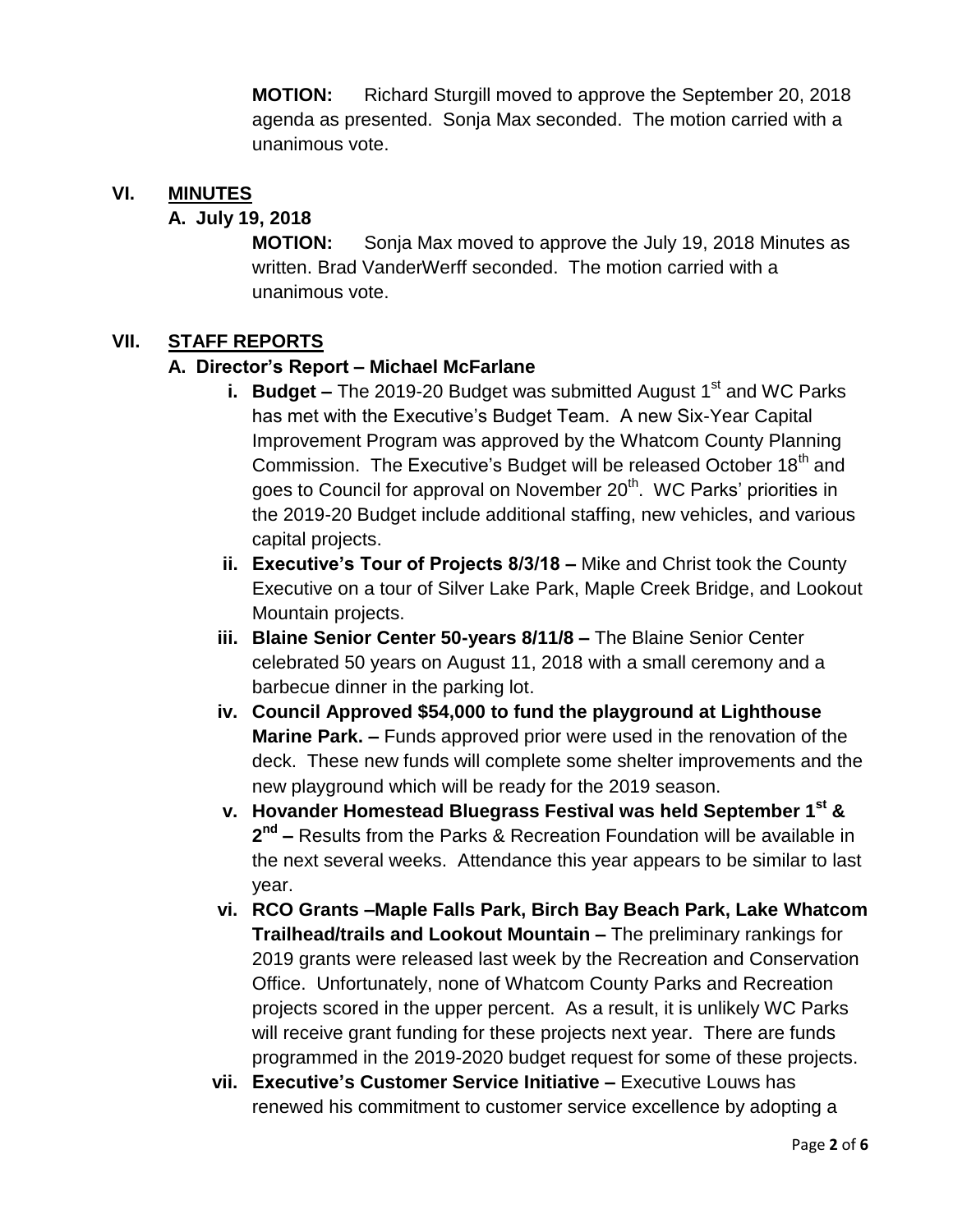strategy that will focus on achieving customer service excellence. That strategy was developed by a group of Whatcom County employees who created a mission statement to "achieve customer solutions that work for our Whatcom County community" by committing to provide accurate, timely, consistent information and excellent service with integrity, and respect. Four departments (Public Works, Planning and Development Services, Parks and Recreation, Health) were chosen to provide input and ideas about how to achieve this. Many of the WC Parks employees will be attending a leadership training retreat on October  $12<sup>th</sup>$  to help Re-Craft Customer Service at Whatcom County.

- **viii. Silver Lake Flowering Rush Treatment –** The north end of the lake was treated with herbicide the last week of August for the invasive plant Flowering Rush. This is not a Parks Department project and is done under a Department of Ecology permit. The program has been very successful in eradicating this plant. Since this program started, there has not been an outbreak of "swimmers itch". The chair expressed his dissatisfaction with the use of herbicide.
	- **ix. Agreements/ Contracts –** We have a number of contracts and agreements we are currently working on including:
		- **1.** WSU-Extension and Master Gardener Foundation
		- **2.** Lookout Tower Lease and an amendment
		- **3.** WTA bus shelter on Lake Louise Road at the Lookout Mountain trailhead
		- **4.** Senior Center Program Agreements for Blaine, Lynden, Bellingham, and Ferndale

# **B. Operations Report – Christ Thomsen**

- **i. Staff –** Daniel Murphy was hired for the Maintenance and Construction Supervisor position. Interviews are being held for the Regional Park Supervisor position.
- **ii. Silver Lake Park –** Visitation for Silver Lake Park increased from approximately 27,000 visitors in July 2017 to approximately 52,000 visitors in July 2018. Staff did an amazing job of handling this dramatic increase. Plans are being made on how better to serve these numbers based on issues that arose this year (more garbage pickup, cleaning, etc.).
- **iii. Projects Updates –** The Samish Park deck project is complete. A tree service was hired to remove a portion of a tree at Samish and during removal, a strap broke, and dropped a branch through the roof of the building. Fortunately, nobody was hurt and the portion of the building that was damaged was the office area, so it hasn't affected any of the group rentals. The tree company is in the process of hiring a roofing company to repair the roof, as the damage is structural as well as cosmetic. The WC crew will begin work on the Semiahmoo Restroom/Concession Building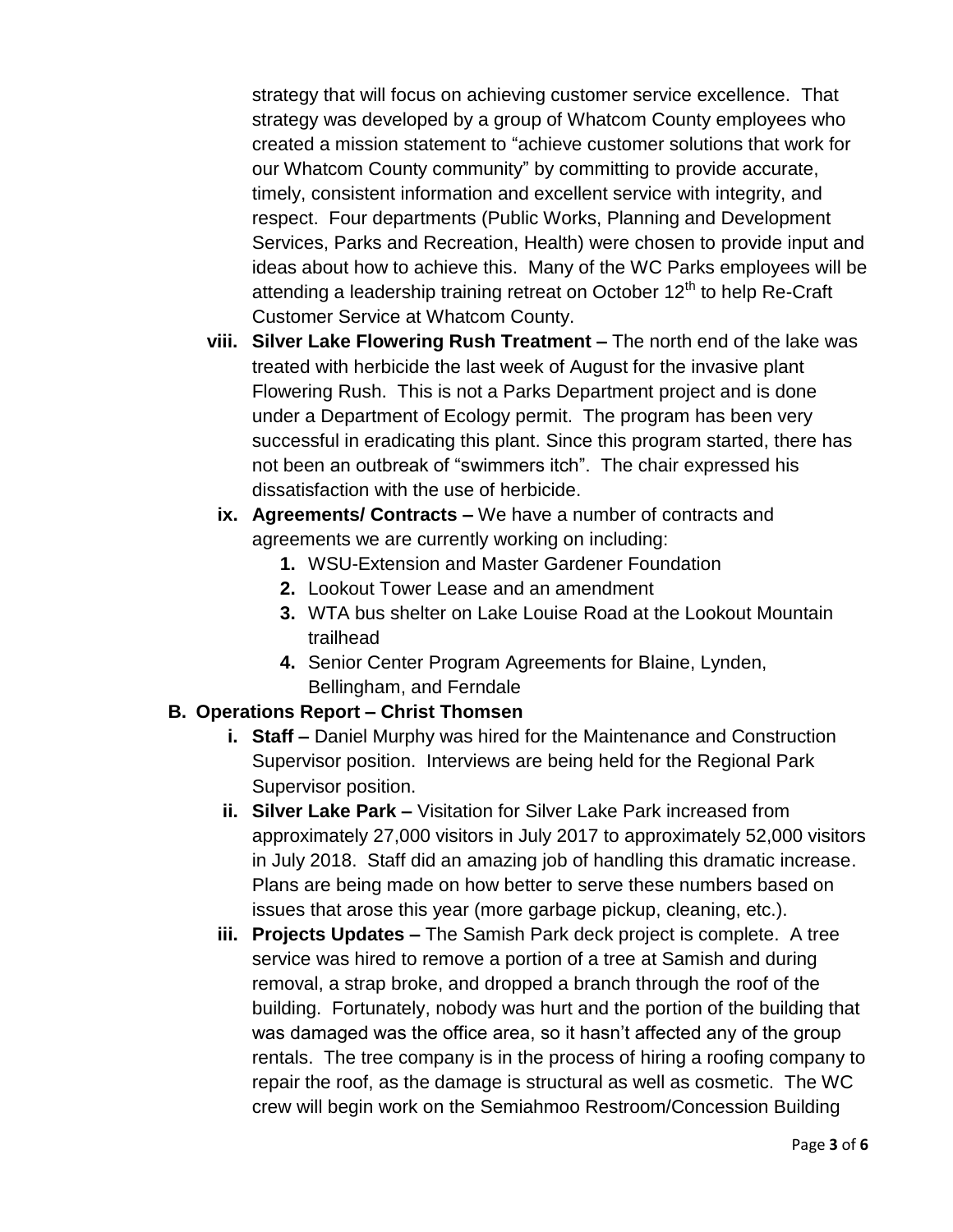October 1<sup>st</sup> to make the space more flexible for a concessionaire. The renovated building will contain about 1500 square feet of usable area for concessions. The adjacent outdoor deck area between the buildings is about 800 square feet. The Bellingham Senior Activity Center is getting some new landscaping. Work on the fence at South Fork Park is set to begin October  $1<sup>st</sup>$ . This will extend the current fence to include the equestrian trailhead (about 2500 feet) and prevent vehicles trespassing in the agricultural field.

- **iv. Bluegrass Festival –** The Hovander Homestead Bluegrass Festival lost about \$10,000 in 2017. Organizers will be deciding whether or not to continue the event in 2019.
- **v. Special Events Webpage –** The Special Events Webpage has been updated to include information on what makes an event a special event, the application process, insurance requirements, fees, and other required permits.

## **C. Planning & Development Report (Rodney Lamb)**

- **i. Hovander River Trail Mitigation –** The Hovander River Trail was completed in 2014. A part of the permit approval required installation of riparian planting that would enhance the existing native riparian vegetation along the left bank of the Nooksack River. The plants were installed as part of a Nooksack Salmon Enhancement Association volunteer planting that occurred on Earth Day (4/19/14), but the "As-built" documentation was not followed up on. The documentation has now been completed and submitted to Whatcom County Planning & Development Services.
- **ii. Hovander Maintenance Shop –** Supporting documentation to assist Whatcom County Planning & Development Services (PDS) in understanding the scope of the Hovander Maintenance Shop project has been submitted and a pre-application meeting has been scheduled for October 11 to review the permit approval requirements. The proposed maintenance building location is not within the shoreline jurisdiction, which should simplify permitting.
- **iii. Maple Creek Bridge –** Whatcom Land Trust (WLT) has been contacted to schedule a volunteer planting effort to install the mitigation planting at the Maple Creek Bridge site. WLT is checking with volunteers to identify a date that will work for the group; most likely the second or third week of October. The final wayfinding signage plan has been completed by the Special Projects staff and a price quote has been submitted by the signage manufacturer. Because of budget limitations, the signs will not be installed immediately, but will hopefully be installed later this year once there is a better understanding of what funds remain in 2018.
- **iv. Silver Lake Road & Electrical Improvements –** The contract work has been completed at Silver Lake. WC Parks is working to close out the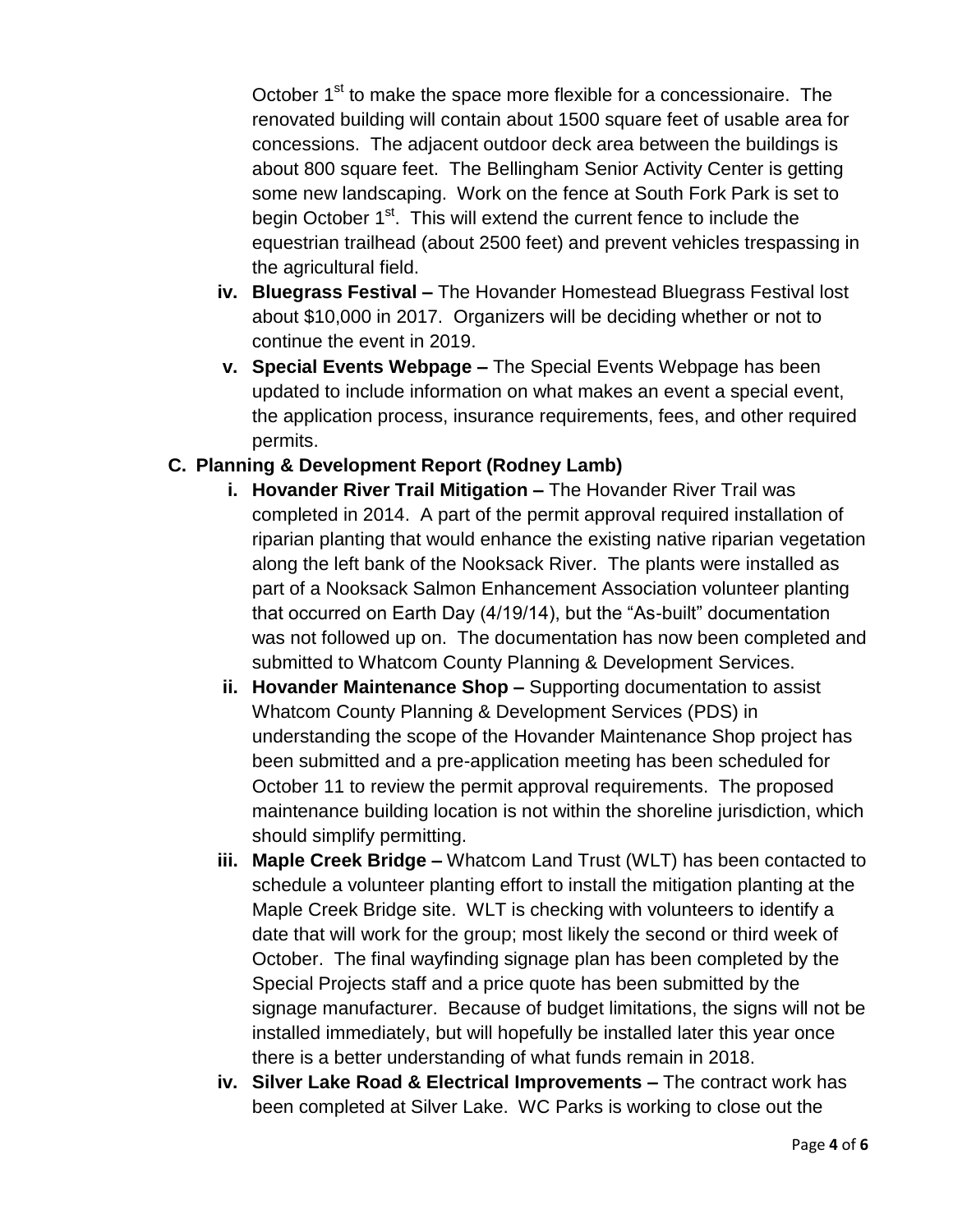project and release retainage, but still needs final project closeout paperwork from the contractor.

**v. 2019-20 Draft Capital Project –** Rod is looking at what projects can be completed in the final months of 2018 so that the 2019-20 Capital Projects can be started as soon as funding is approved.

## **VIII. UNFINISHED BUSINESS**

- **A. Update on the Lighthouse Marine Park Dock –** The dock at Lighthouse Marine Park was removed earlier this summer because of damage that was observed between the grounding feet of the dock and the dock frame. After removal, the dock was inspected by the engineer and damage was found in nearly every float. The engineer has provided a field report, a possible repair approach, and a cost estimate to make the proposed repairs. The cost estimate will be presented once a final repair strategy has been identified. The contractor suggested that the floats be taken to a repair facility in Blaine or Bellingham, and offered to ship them if WC Parks could load the floats on his trailer. The contractor has also reached out to the float manufacturer for assistance, but has not yet received a response.
- **B. Update on the Lighthouse Marine Park Playground/Deck –** The Whatcom County Council approved additional funding to complete the deck and playground at Lighthouse Marine Park. The funding will cover the cost of installing new concrete paving/walkways, playground equipment, and benches. WC Parks also applied for and was awarded a grant from a playground manufacturer that matches approximately 45% of the local funding. This manufacturer hasn't yet been used in any Whatcom County Facilities, but is quite common in City of Bellingham Parks facilities. According to the COB Parks design staff, the equipment from this manufacturer is very durable.

## **IX. NEW BUSINESS**

- **A. "Meals on Wheels and More" –** Mike McFarlane distributed a handout showing the costs and funding sources of the Meals on Wheels program. WC Parks is not directly involved in the meals program, but does provide over \$90,000 in inkind support for the program and the Whatcom Council on Aging's business operations. The Council on Aging will be seeking funding from the County again in the upcoming budget cycle.
- **B. Request by Gary D'Haese regarding Hovander Blacksmith Shop –** Mike McFarlane distributed correspondence addressed to the current Parks Commission Members that was received from Mr. D'Haese regarding the static seasonal blacksmith display at Hovander Park. Some of the blacksmith items belong to Whatcom County and some of them are on loan from the US Forest Service and the Lynden Pioneer Museum per written agreements. Mr. D'Haese would like to see demonstrations again and recognition for several items. The